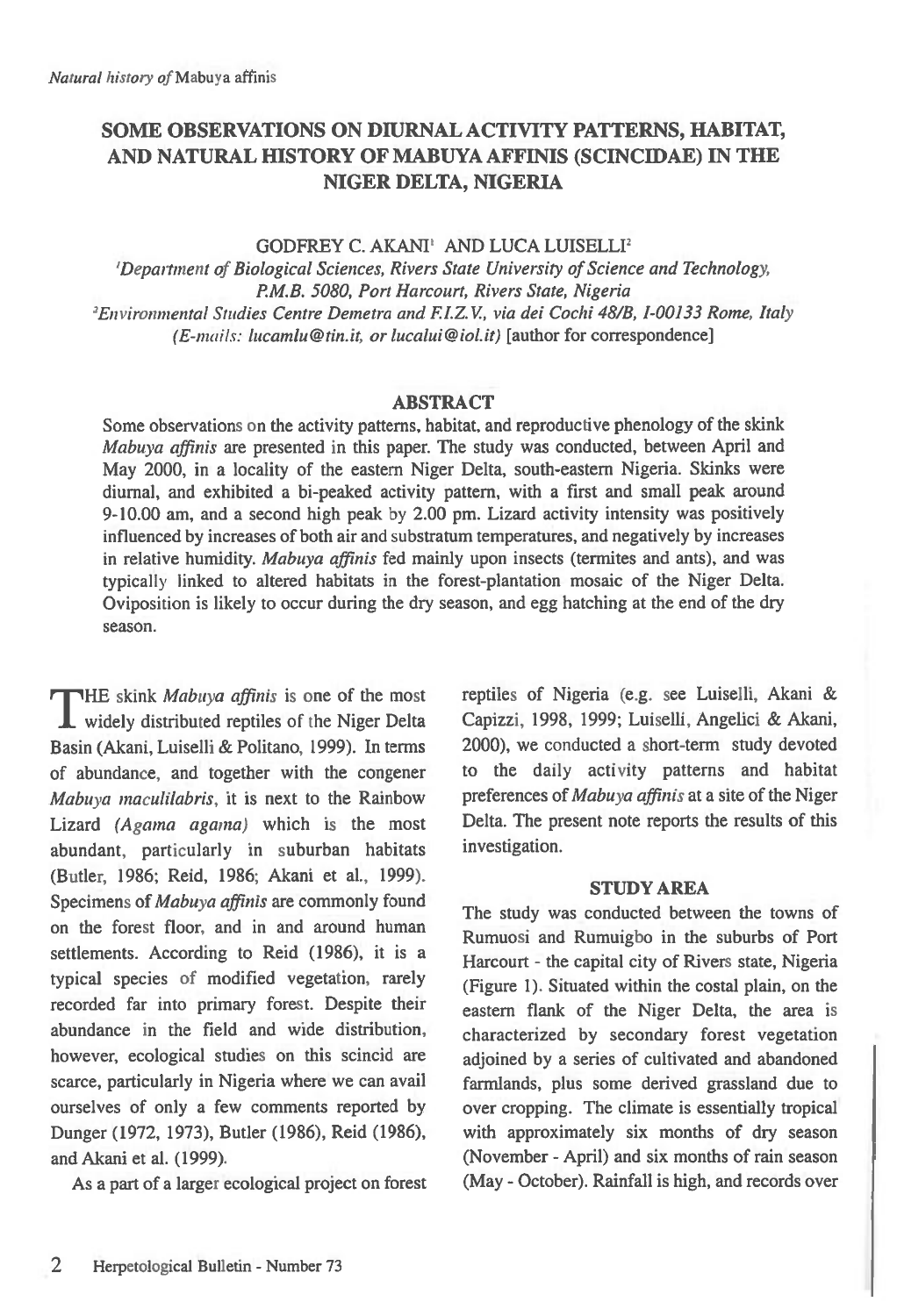

Fig. 1 Map of south--eastern Nigeria, showing the location of the study area.

1250 mm annually. The major occupations of the people here are farming, hunting and fishing. Others are palm wine tapping, processing of oil palm fruit from the palm Elaeis guineensis, which is quite abundant here to a density of not less than 20 individuals per hectare.

#### **MATERIALS AND METHODS**

The skink activity pattern in this study was based on the number of skinks counted along a 200 meter long transect every 30 minutes from 0600 - 1800hrs for 10 days, between April and May, 2000. The study transect was walked along only one direction at each sampling, to avoid multiple counts of the same lizard specimens. At each sampling time, air, and soil temperature as well as relative humidity measurement were made (using a mercury. in glass thermometer and whirling hygrometer respectively) to investigate whether or not any correlations exist between skink abundance and time of day, and these ecological factors. All sighted individuals were observed by means of a pair of powerful binoculars to identify the food items they caught during their normal activities, and behaviours elicited at different periods of the day. We considered active all the lizard specimens found above-ground, i.e. including both the individuals sitting and moving in sun and those sitting and moving in shadow. Hidden specimens were considered not active (Anibaldi, Luiselli & Angelici, 1998). The basking



Fig. 2. Relationships between air temperature and density of above-ground *active Mabuya affinis*  (number of specimens x m-' at the study area). For statistical details, see text.

duration was determined by using a stopwatch.

To determine habitat preference of *Mabuya affinis* at the study area, seven major skink habitats were identified: Cassava Peel Dump (CPD), Timber Piles (TP), Oil Palm Fruit heap (OPFH), Garbage Dump (GD), Dilapidated building (DB), Ground and Reed (GR), and Shrub/Tree (ST). At intervals of two days, these habitats were visited and skinks found within a 20 meters radius counted at the peak activity period. The numerical abundance obtained in this second experiment was used as a measure of this species' habitat preference.

Statistical analyses, with all tests being twotailed and alpha set at 5%, were performed with Prism 3.0 (GraphPad) PC package.

### **RESULTS AND DISCUSSION**

Raw data showing the activity patterns of *Mabuya affinis* in relation to air and soil temperature, and relative humidity, for 10 different days at the study area, are presented in Table 1. Using the density of above-ground active lizards sighted while walking along the transect (number of specimens  $x$  m<sup>-1</sup>) as a measure of activity intensity, it resulted that above-ground lizard density increased significantly with increases of both air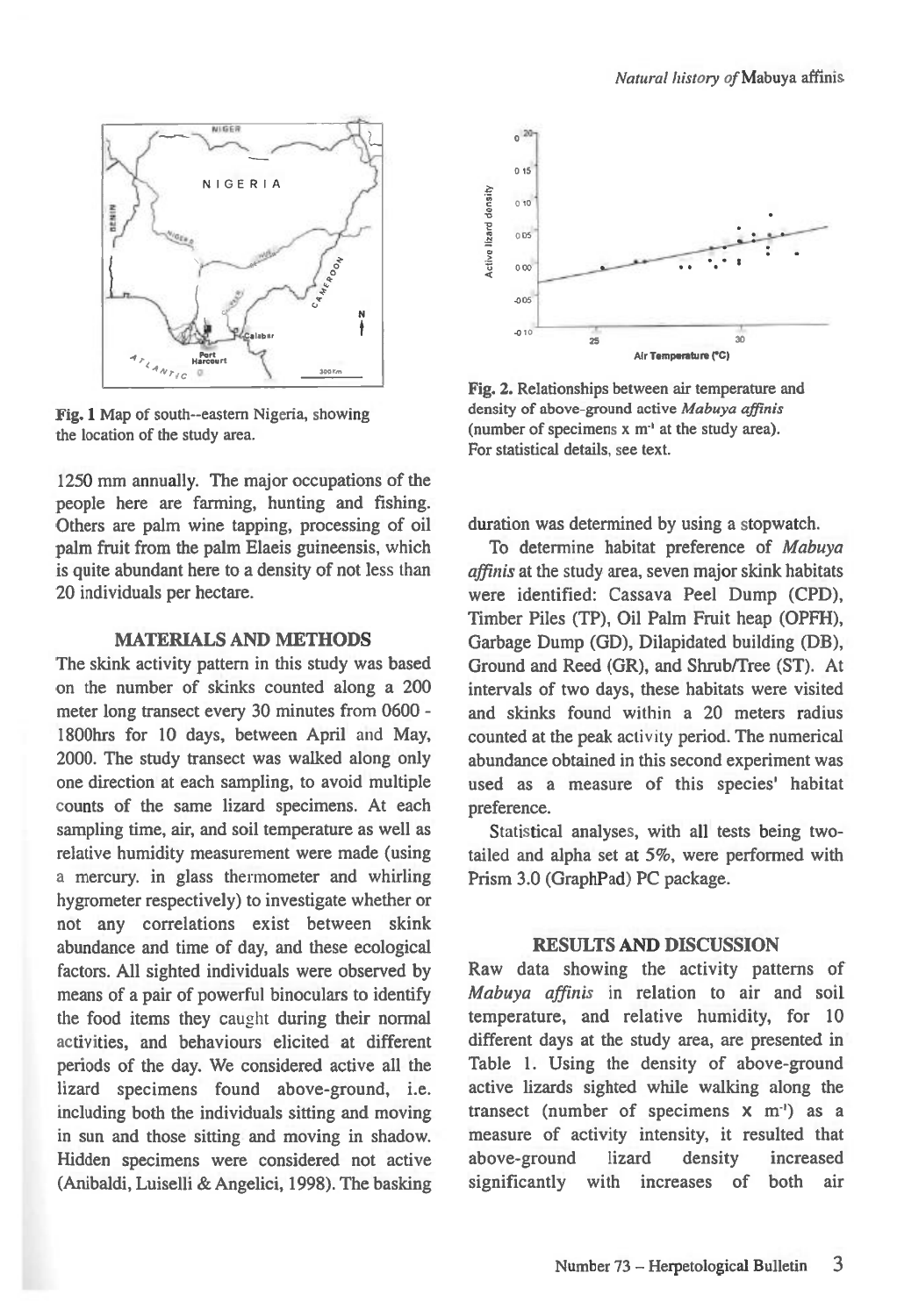| TIME (HOURS) | SOIL $T$ (°C)                     | AIR $T$ (°C)                      | <b>% HUMIDITY</b>           | <b>NO OF SKINKS</b> | <b>MAJOR ACTIVITY</b><br><b>TYPES</b> |  |
|--------------|-----------------------------------|-----------------------------------|-----------------------------|---------------------|---------------------------------------|--|
| 0600         | $25.6 \pm 0.7$<br>$(25-27)$       | $25.3 \pm 0.6$<br>$(24.5 - 26)$   | $92 \pm 1.8$<br>(86.94)     | $\overline{0}$      | Hiding                                |  |
| 0630         | $26.3 \pm 0.9$<br>$(24.5 - 27)$   | $26.4 \pm 1.0$<br>$(25-26)$       | $90 \pm 2.1$                | $\mathbf 0$         | Hiding                                |  |
| 0700         | $26.3 \pm 0.8$<br>$(25.5 - 27)$   | $26.7 \pm 0.8$<br>$(25-28)$       | $91 \pm 2.5$<br>$(84-96)$   | $\mathbf 0$         | Hiding                                |  |
| 0800         | $29.0 \pm 0.9$<br>$(26.5 - 30)$   | $28 \pm 1.3$<br>$(26-29)$         | $89 \pm 2.8$<br>$(82-92)$   | $\overline{0}$      | Hiding                                |  |
| 0830         | $30 \pm 1.5$<br>$(26.5 - 30)$     | $29.5 \pm 1.8$<br>$(27.0 - 30)$   | $85 \pm 1.6$<br>$(80-92)$   | $(0^2 - 4)$         | <b>Basking</b><br>Running             |  |
| 0900         | $30 \pm 0.7$<br>$(26-31)$         | $29 \pm 1.5$<br>$(26-30)$         | $83 \pm 2.2$<br>$(76 - 87)$ | $(0^2$ 3)           | <b>Basking</b><br>Running             |  |
| 0930         | $30.5 \pm 1.8$<br>$(26.5 - 31)$   | $29.5 \pm 1.8$<br>$(26-31)$       | $81 \pm 3.6$<br>$(76-89)$   | 6<br>$(2 - 10)$     | <b>Basking</b><br>Running             |  |
| 1000         | $31 \pm 0.4$<br>$(27.0 - 32.5)$   | $29.0 \pm 0.6$<br>$(27-31.5)$     | $78 \pm 2.4$<br>$(72 - 86)$ | 4<br>$(2 - 8)$      | <b>Basking</b><br>Running / Eating    |  |
| 1030         | $31.5 \pm 0.6$<br>$(28.0 - 32.1)$ | $30.0 \pm 1.4$<br>$(27-31.5)$     | $78 \pm 2.7$<br>$(72 - 83)$ | 12<br>$(3 - 16)$    | <b>Basking</b><br>Running / Eating    |  |
| 1100         | $31.0 \pm 1.3$<br>$(29.0 - 32.0)$ | $30.5 \pm 0.9$<br>$(27.8 - 31.5)$ | $75 \pm 3.5$<br>$(68-82)$   | 8<br>$(2 - 16)$     | <b>Basking</b><br>Running / Eating    |  |
| 1130         | $32.1 \pm 1.2$<br>(30.0-31.8)     | $31.0 \pm 0.9$<br>$(30.0 - 32.0)$ | $75 \pm 2.8$<br>$(65 - 80)$ | 4<br>$(2 - 7)$      | <b>Basking</b><br>Running / Eating    |  |
| 1200         | $32.5 \pm 0.8$<br>$(29-33.5)$     | $30 \pm 0.8$<br>$(28-31.8)$       | $58 \pm 3.6$<br>$(56-60)$   | 6<br>$(2 - 12)$     | Basking<br>Running / Eating           |  |
| 1230         | $33.0 \pm 1.1$<br>$(30.0 - 34.5)$ | $30.5 \pm 0.8$<br>$(29-31.5)$     | $56 \pm 2.9$<br>$(51-63)$   | 10<br>$(2 - 14)$    | <b>Basking</b><br>Running / Eating    |  |
| 1300         | $32 \pm 0.9$<br>$(30-34.0)$       | $31.0 \pm 1.5$<br>$(29.5 - 31.8)$ | $58 \pm 3.1$<br>$(54-60)$   | 8<br>$(5 - 11)$     | Basking<br>Running / Eating           |  |
| 1330         | $33 \pm 0.5$<br>$(30-34)$         | $30 \pm 1.3$<br>$(29.8 - 32.0)$   | $56 \pm 0.7$<br>$(53-62)$   | 8<br>$(3 - 10)$     | <b>Basking</b><br>Running / Eating    |  |
| 1400         | $33.6 \pm 1.4$<br>$(30.6 - 34.5)$ | $31.1 \pm 0.9$<br>$(29.5 - 32.7)$ | $48 \pm 2.8$<br>$(44-52)$   | 16<br>$(5 - 19)$    | Running<br>Resting                    |  |
| 1430         | $33.2 \pm 0.8$<br>$(30.0 - 34.0)$ | $31.5 \pm 1.3$<br>$(30.0 - 32.4)$ | $54 \pm 3.2$<br>$(50-64)$   | 10<br>$(5 - 14)$    | Running<br>Resting                    |  |
| 1500         | $33.0 \pm 1.2$<br>$(30.5 - 33.8)$ | $32.0 \pm 0.6$<br>$(30.5 - 33.8)$ | $56 \pm 2.7$<br>$(53-64)$   | 4<br>$(2 - 6)$      | Running<br>Resting                    |  |
| 1530         | $32.6 \pm 1.5$<br>$(30.0 - 33.5)$ | $31 \pm 1.1$<br>$(30.0 - 33.4)$   | $54 \pm 1.9$<br>$(50-60)$   | 6<br>$(2 - 9)$      | Running<br>Resting                    |  |
| 1600         | $32 \pm 1.8$<br>$(30.5 - 33.0)$   | $31 \pm 1.5$<br>$(30.4 - 32.2)$   | $62 \pm 3.1$<br>$(56-67)$   | 4<br>$(1 - 6)$      | Resting                               |  |
| 1630         | $31 \pm 1.5$<br>$(30.2 - 32.8)$   | $30 \pm 0.8$<br>$(29.0 - 31.2)$   | $62 \pm 2.5$<br>$(52-67)$   | 2<br>$(1 - 4)$      | Resting                               |  |
| 1700         | $31.2 \pm 0.6$<br>$(30.0 - 31.8)$ | $30 \pm 0.9$<br>$(29.7 - 31.2)$   | $64 \pm 1.8$<br>$(60-69)$   | 1<br>$(0 - 3)$      | Resting<br>Hiding                     |  |
| 1730         | $31.2 \pm 0.8$<br>$(30.5 - 31.6)$ | $29.2 \pm 1.4$<br>$(29.0 - 30.0)$ | $72 \pm 2.8$<br>$(68-84)$   | 0                   | Hiding                                |  |
| 1800         | $30 \pm 1.4$<br>$(29.7 - 30.9)$   | $28.3 \pm 1.9$<br>$(27.8 - 29.5)$ | $78 \pm 3.5$<br>$(68-88)$   | $\pmb{0}$           | Hiding                                |  |

**Table 1:** Raw data showing the above-ground activity periods of *Mabuya affinis* in relation to air temperature, soil temperature, and relative humidity for 10 different days around Port Harcourt city in south-eastern Nigeria. Means are followed by  $\pm$  one Standard Deviation, and ranges are in parenthesis.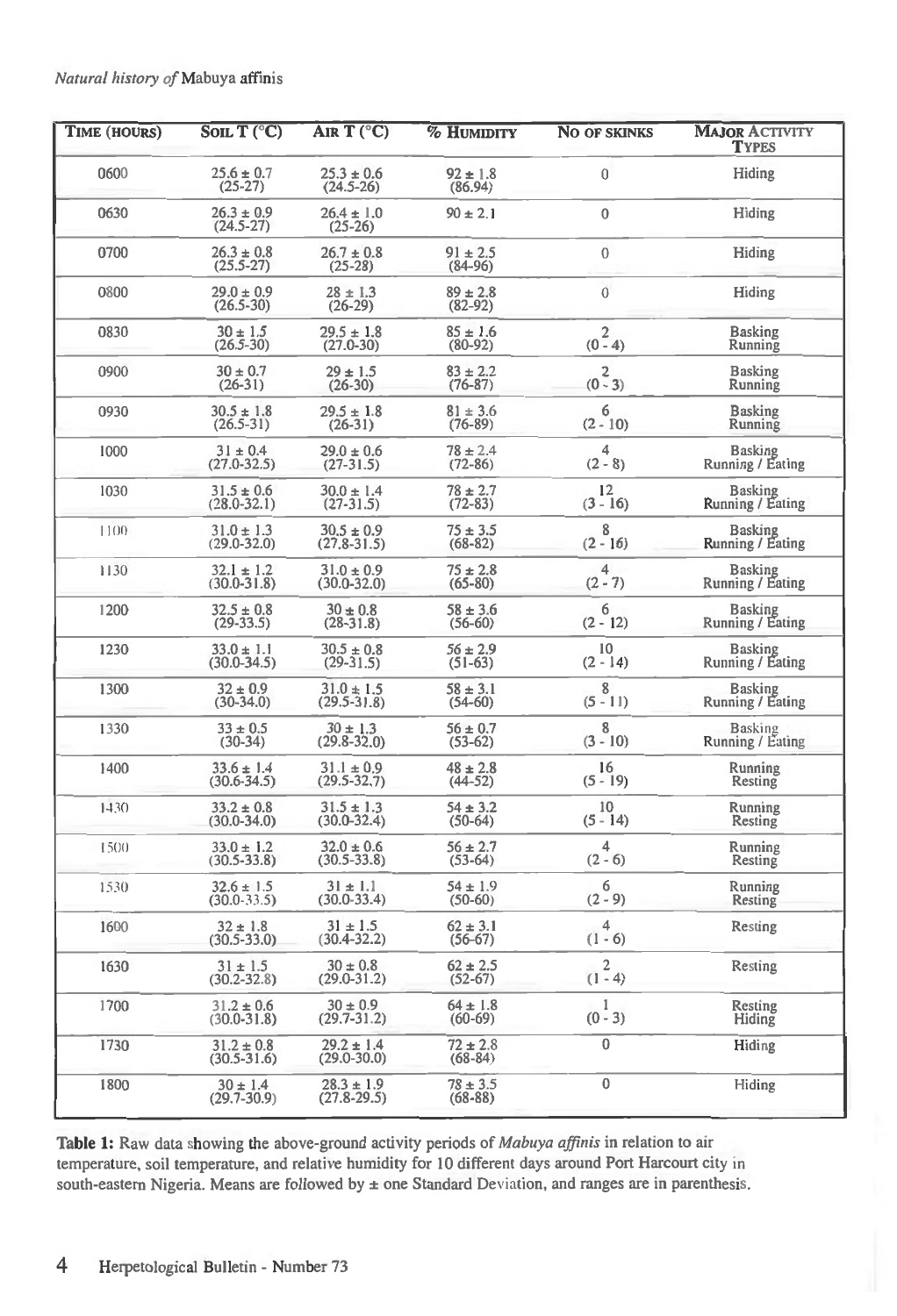| <b>DATE</b>  | <b>CPD</b>     | TP             | <b>OPFH</b>    | GD                       | DB  | <b>GR</b>      | <b>ST</b> |
|--------------|----------------|----------------|----------------|--------------------------|-----|----------------|-----------|
| 13/4/2000    | 6              | 6              | 4              | 4                        | 8   | 3              |           |
| 15/4/2000    | 5              | 4              | $\overline{2}$ | 4                        | 14  | $\overline{2}$ |           |
| 17/4/2000    | 5              | 3              | 2              | 6                        | 6   |                |           |
| 19/4/2000    | 9              | 3              | 6              | 8                        | 10  | Ω              |           |
| 21/4/2000    | 7              | 4              |                | 5                        | 13  | 4              |           |
| 23/4/2000    | 10             | $\overline{2}$ | 3              | 8                        | 9   |                |           |
| 25/4/2000    | 4              | 6              | 2              | 8                        | 11  |                |           |
| 27/4/2000    | $\overline{2}$ | 6              | 4              | 6                        | 14  | 3              |           |
| 29/4/2000    | 4              | 4              | 3              | 4                        | 5   | 3              |           |
| 01/5/2000    | $\overline{2}$ |                | 3              | 8                        | 8   |                |           |
| 03/5/2000    | 8              | 3              | 6              | $\overline{2}$           | 8   |                |           |
| 05/5/2000    | 5              | 3              |                | 6                        | 3   |                |           |
| 07/5/2000    | 5              |                |                | 5                        | 7   | $\overline{2}$ |           |
| 09/5/2000    | 7              |                |                | 2                        | 12  | 4              |           |
| 1/5/2000     | 4              |                |                |                          | 5   | $\Omega$       |           |
| 13/5/2000    | 8              | 2              |                | 10                       | 13  | $\overline{2}$ |           |
| 5/5/2000     | 11             | 3              | 2              | 3                        | 10  | $\overline{2}$ |           |
| 17/5/2000    | 4              |                | 3              | 3                        | 8   | $\overline{3}$ |           |
| 19/5/2000    | 4              | 4              | 3              | 5                        | 7   |                |           |
| 21/5/2000    | $\overline{2}$ | $\overline{2}$ | 5              | $\overline{\phantom{a}}$ | 7   | 3              |           |
|              |                |                |                |                          |     |                |           |
| <b>Total</b> | 112            | 65             | 58             | 106                      | 178 | 39             | 16        |
| Mean         | 6              | 3              | 3              | 5                        | 9   | 2              |           |
| Std dev.     | 2.6            | 1.6            | 1.5            | 2.3                      | 3.2 | 1.2            | 0.8       |

**Table 2:** Numbers of *Mabuya affinis* specimens sighted in the various habitats surveyed at the study area. Habitats are: Cassava Peel Dump (CPD), Timber Piles (TP) Oil Palm Fruit Heap (OPFH), Garbage Dump (GD) Dilapidated Building (DB); Ground and Reed (GR); and Shrub/ Tree (ST). Observations were made during activity peak periods (0930 - 1430 hrs) between April and May, 2000.



Fig. 3. Relationships between soil temperature Fig. 4. Relationships between relative humidity For statistical details, see text. For statistical details, see text.



and density of above-ground *Mabuya affinis* and density of above-ground active *Mabuya affinis*<br>(number of specimens x m<sup>-1</sup>) at the study area. (number of specimens x m<sup>-1</sup>) at the study area. (number of specimens  $x$  m<sup>-1</sup>) at the study area.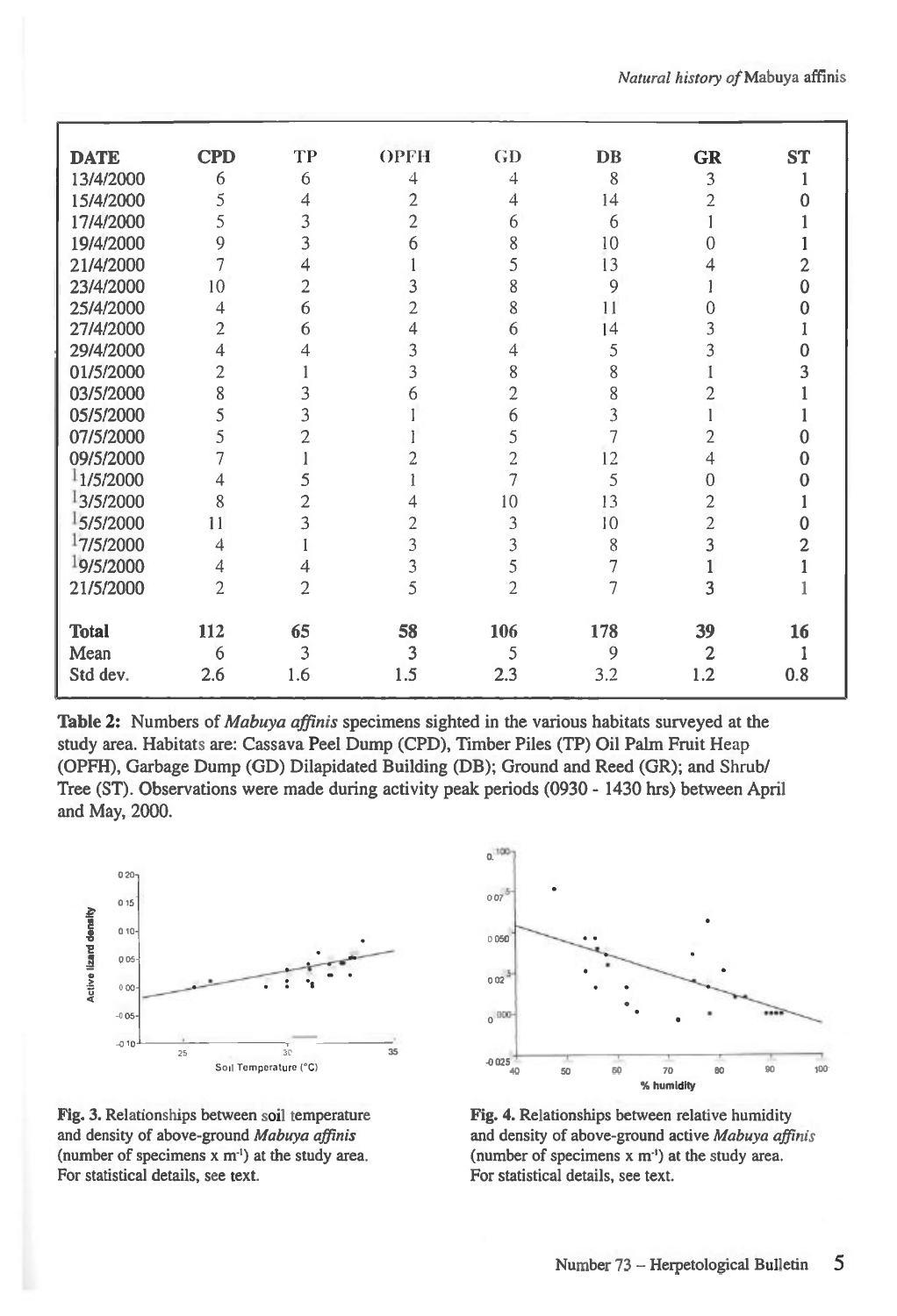

Fig. 5. Daily activity pattern of *Mabuya affinis at* the study area.

temperature ( $r^2 = 0.396$ ,  $n = 24$ , ANOVA  $F =$ 14.42,  $df = 1,22$ ,  $P = 0.001$ ; Figure 2) and soil temperature ( $r^2 = 0.462$ ,  $n = 24$ , ANOVA  $F =$ 18.93, *df =* 1,22, P = 0.0003; Figure 3). However, it is obvious that air and soil temperatures are positively correlated *(P <*  0.000001), and that, when they run against daytime (hr), they show similar trends, although soil temperature profile is slightly above that of air. Skink density was negatively influenced by increases in relative humidity  $(r^2 = 0.406, n = 24,$ ANOVA *F =* 15.02, *df* = 1,22, *P =* 0.0008; Figure 4).

Plot of daytime against skink numerical abundance (Figure 5) shows that these lizards had two activity peaks: a first and small one around 9 - 10.00 am, while the highest come up later by 2.00 pm. The skinks tend to withdraw by mid day probably due to too much heat.

Basking and feeding occurred more by morning hours (Table 1), when the lizards were also particularly fast in escaping and running performances. Basking duration was approximately 2 - 10 minutes. Skinks were observed on several times while feeding, on insects particularly (termites, ants, grasshoppers, diptera, etc). Numbers of skinks recorded in the various habitats at the study area are presented in table 2. The totals of table 2 show that habitat preference follows the order: DB > CPD > GD >  $TP > OPTH > GR > ST$ . Given the relatively preliminary nature of these data, it seems unlikely to present statistical details on this matter.

In summary, our data show that these small lizards are diurnal with a bi-peaked activity pattern, strongly influenced by external factors (soil and air temperatures, and relative humidity), and with a clear tendency to inhabit highly disturbed sites in the forest-plantation mosaic of south-eastern Nigeria. In these habitats, it seems that oviposition occurs during dry season, and egg hatching at the end of dry season. Seven females containing eggs were captured between November and December at Calabar (Cross River State), and newborns were commonly observed in March and April in both Port Harcourt and Calabar. Similar observations were done by Butler (1986), who recorded clutches of eggs in November and December at Ibadan (south-western Nigeria), and egg hatching in late January. Nevertheless, this author suggested